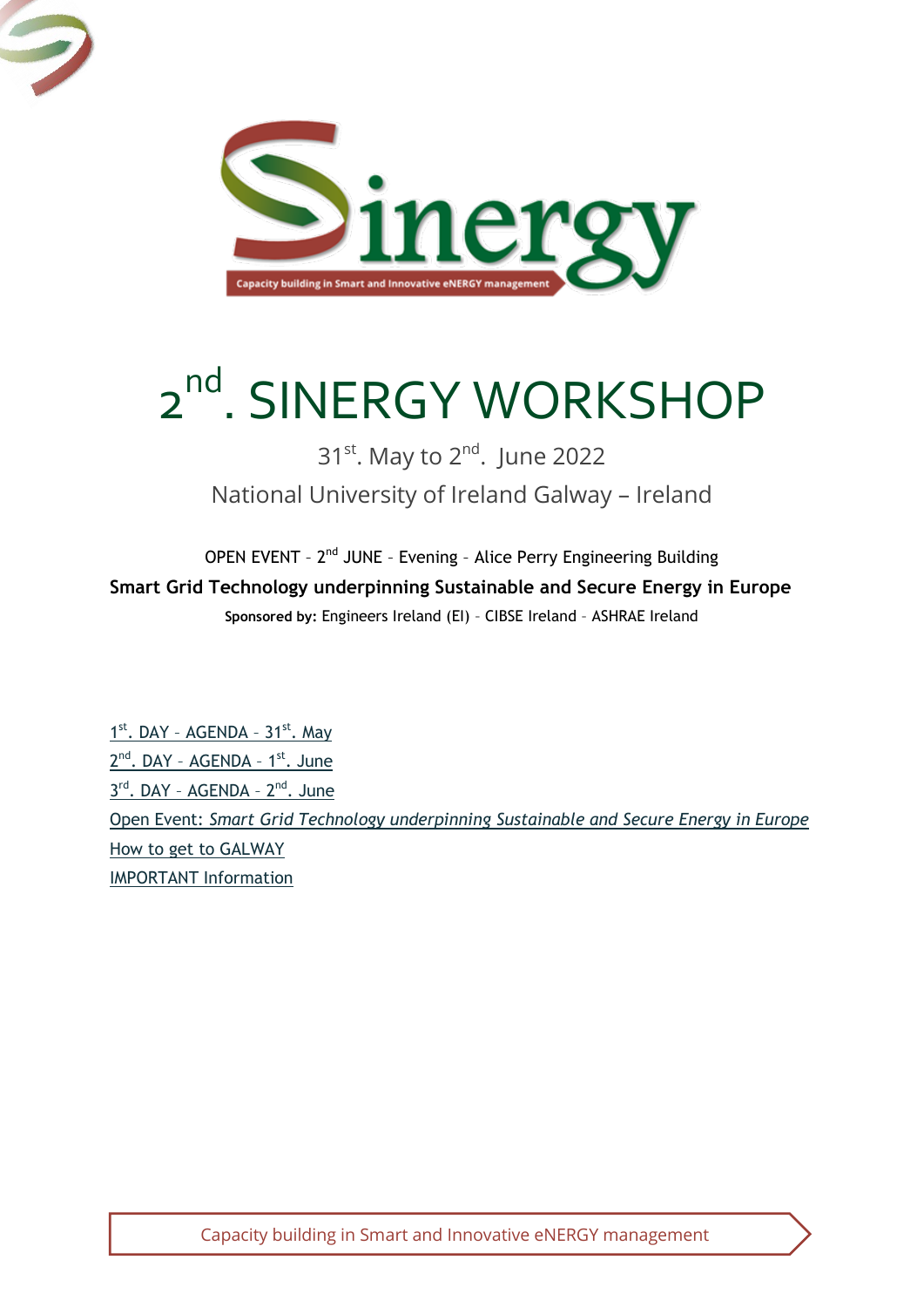## <span id="page-1-0"></span>**DAY 1 – 31st. May 2022 – AGENDA**

Location: Alice Perry Building - Boardroom - 3052  $(3^{rd}$ . Floor)

Online: Connection Details (TBD)

#### **Note: Irish Standard Time (IST) = CET - 1hour.**

9:00 (IST) – Welcome

#### 9:30 – 12:30 SINERGY General Assembly

- Coordinator updates
- WPs Updates
- Deliverables
- Reporting Status
- 1<sup>st</sup>. Review Meeting Rehearsal
- Other business
- 12:30 14:00 Lunch Friars

#### 14:00 – 15:00 – Presentations to the **SINERGY** *Steering Committee - ONLINE*

- 15:00 15:30 Coffee Break
- 15:30 17:00 NUIG Pilot workshop
	- Introduction to BMS systems in campus (Karl Byrne EWA Controls Ireland)
	- Workshop session around SINERGY pilots and proposed collaborations
	- Tour of the Alice Perry Engineering Building Living Laboratory
	- Visit to Aras de Brun Building

18:30 – Social Dinner

[Kirwans Lane Restaurant](https://www.kirwanslane.ie/) 19:30

Steering Committee Participants - ONLINE

<https://meet.goto.com/949973253>

Prof. Miloš Banjac, Faculty of Mechanical Engineering, University of Belgrade

Ruth Buggie, Sustainable Energy Authority of Ireland

Andreas Lugmaier, Siemens, Austria

Prof. Dimitar Taškovski, Faculty of Electrical. Eng. Ss. Cyril and Methodius Univ. in Skopje Gordana Danilović Grković, Science Technology Park Belgrade

Prof. Vedad Pašić, Faculty of Natural Sciences and Mathematics, University of Tuzla Marko Poznanović, Belit, ICT Network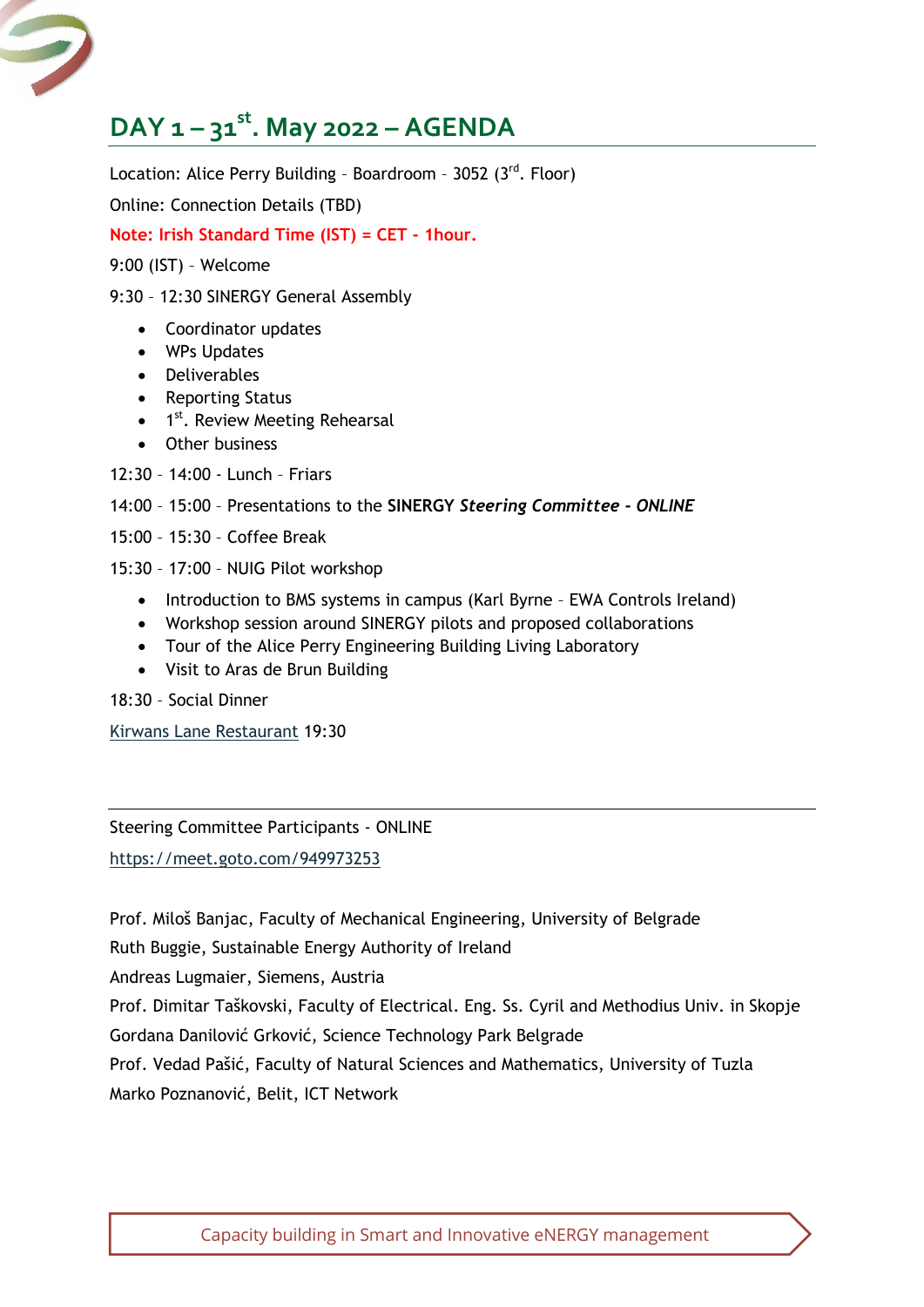## <span id="page-2-0"></span>**DAY 2 – 1 st. June 2022 – AGENDA**

Location: Alice Perry Building - Boardroom - 3052  $(3^{rd}$ . Floor)

Online: Connection Details (TBD)

**Note: Irish Standard Time (IST) = CET - 1hour.**

9:00 (IST) 10:00h (CET) – Coming together

#### 9:30 – 12:30 PhD Workshop - **ONLINE**

- Individual PhD presentation
- Cross Fertilization Sessions
- Networking Session on Mentoring Activities
- 12:30 14:00 Lunch Friars

14:00 – 15:00 – Proposal Preparation

- Review of call topics of interest
- Discussion and decision of Call Topics

Coffee Break – Refreshments Provided – Networking

- 15:30 16:30 Lecturing Material on Energy Efficient Building Operation
	- Presentation of the EEBO Lecturing Material
- Dr. Marcus M. Keane
- Mr. Luis M. Blanes
- Ms. Dayanne Peretti
- Ms. Raquel Lima
- Ms. Desirée Arias
- Ms. Shima Yousefigarjan
- Dr. Valentina Janev
- Mr. Dušan Popadić
- Dr. Johannes Stöckl

Online Presence:

https://meet.goto.com/949973253

- Ms. Katarina Stanković
- Ms. Marija Popović
- Mr. Ron Ablinger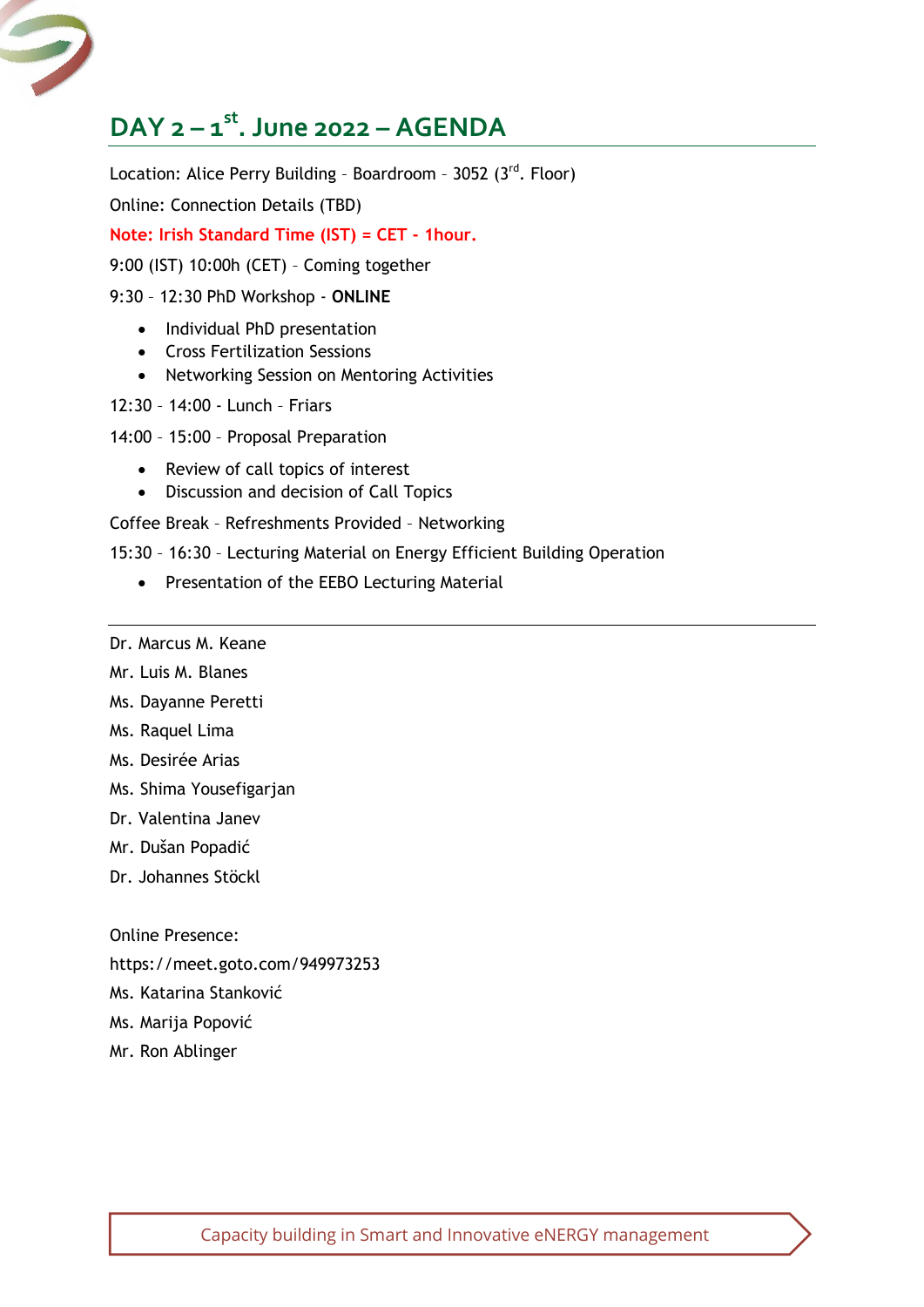## <span id="page-3-0"></span>**DAY 3 – 2 nd. June 2022 – AGENDA**

Location: Alice Perry Building – Boardroom – 3052 (3rd. Floor) Online: Connection Details (TBD) https://meet.goto.com/467690293 **Note: Irish Standard Time (IST) = CET - 1hour.**  9:00 (IST) 10:00h (CET) – Coming together 9:15 - 9:55 -  $1^{st}$  - Module of Efficient Building Operation (TBD) 10:15 - 10:55 -  $2^{nd}$  Module on Efficient Building Operation (TBD) Coffee Break – Refreshments Provided - Networking 11:15 - 11:55 - 3<sup>rd</sup>. Module on Efficient Building Operation (TBD) 12:30 – 14:00 - Lunch – Friars 14:00 - 15:30 - Wrapping of the 2<sup>nd</sup>. SINERGY Workshop • PhD workshop conclusions Feedback of the EEBO Modules by PhD Workshop participants

- Planning of the  $2^{nd}$  Series of EEBO Modules
- Proposed Mentoring Activities
- Personnel Exchange
- <span id="page-3-1"></span>• Publications Plan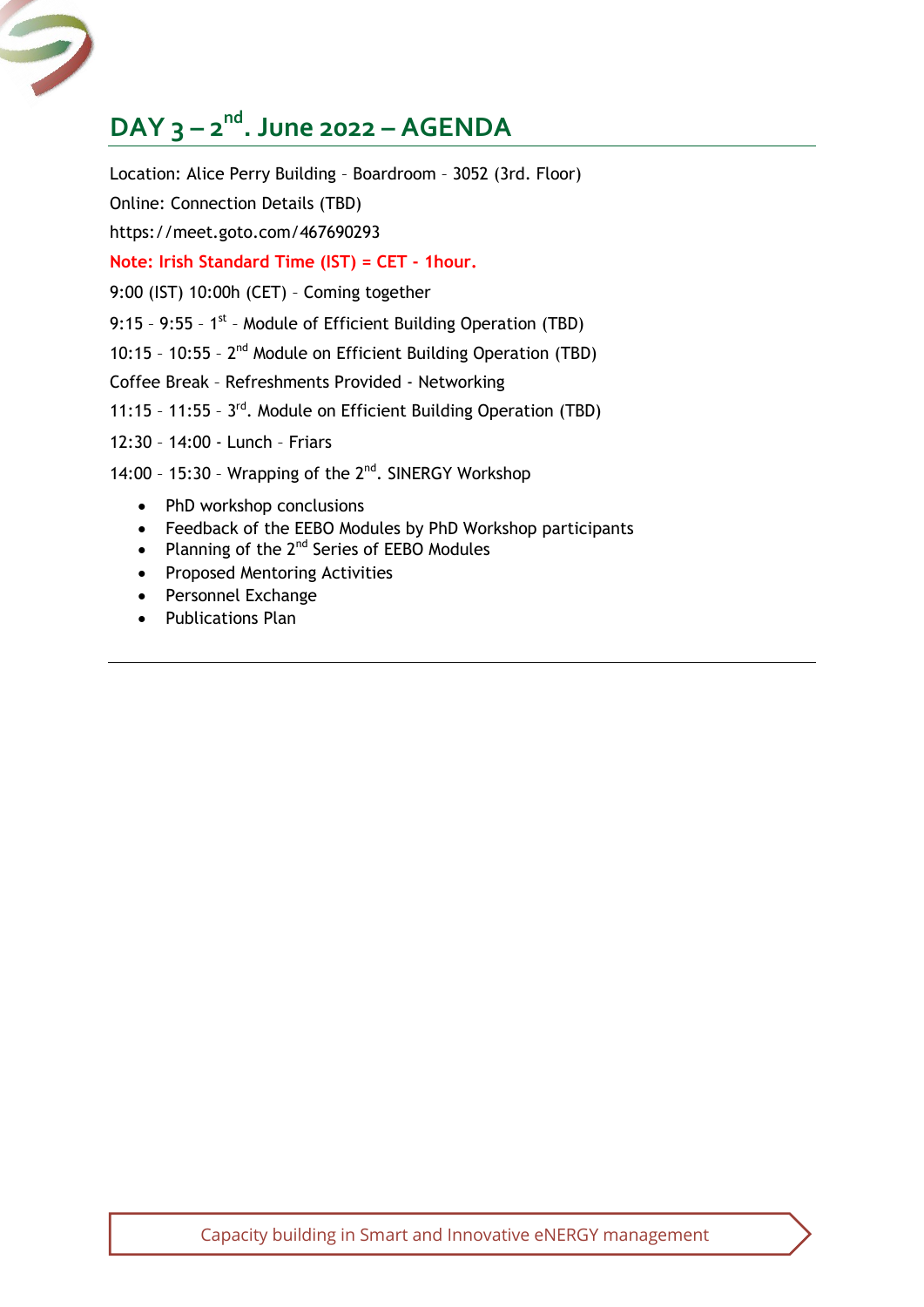

### **SINERGY Open Event**

| Smart Grid Technology underpinning Sustainable and Secure Energy in Europe                                                                                                                             |                                                                                                                             |
|--------------------------------------------------------------------------------------------------------------------------------------------------------------------------------------------------------|-----------------------------------------------------------------------------------------------------------------------------|
| Sponsored by: Engineers Ireland (EI) - CIBSE Ireland - ASHRAE Ireland                                                                                                                                  |                                                                                                                             |
| Thursday 2 <sup>nd</sup> . June 2022 - 16:00h - 19:30h IST<br>Location: Alice Perry Building - G047 - Ground Floor. National University of Ireland Galway.<br>ONLINE - https://meet.goto.com/467690293 |                                                                                                                             |
| 16:00 h - Opening Remarks                                                                                                                                                                              | Dr. Marcus M. Keane<br>Assistant Professor - NUIG                                                                           |
| 16:15 h - Smart Grid Electronics HIL Validation and<br>Certification for Large Infrastructures                                                                                                         | Dr. Johannes Stöck<br>Austrian Institute of Technology                                                                      |
| 16:35 h - Semantic Interoperability in Smart Grid<br>Scenarios                                                                                                                                         | Dr. Valentina Janev<br>Institut Mihailo Pupin - Serbia                                                                      |
| 16:55 - Cybersecurity in Infrastructures and Smart Grid                                                                                                                                                | Dr. Michael Schukat<br>Associate Professor - Computer Science - NUIG                                                        |
| 17:15 - Coffee Break - Alice Perry Ground Floor Atrium                                                                                                                                                 |                                                                                                                             |
| 17:30 - Role of Hydrogen Storage<br><b>GENNCOMM</b> project                                                                                                                                            | Mr. Tadgh Cummins<br>Researcher - Energy Systems Engineering - NUIG                                                         |
| 17:50 - Advances on Storage Technologies<br><b>STEPS</b> project                                                                                                                                       | Dr. Maeve Duffy<br>Assistant Professor - Electronic Engineering - NUIG                                                      |
| 18:10 - Impact of Energy Crisis and on NUIG<br><b>Sustainability Strategy</b>                                                                                                                          | Mr. John Gill<br>Chief Operating Officer - NUIG                                                                             |
| 18:30 - Smart Grid Roadmap for Ireland                                                                                                                                                                 | Mr. Declan Meally<br>Director of Business, Public Sector and Transport at<br>Sustainable Energy Authority of Ireland (SEAI) |
| 18:50 - Panel Discussion                                                                                                                                                                               | Chair: Marcus M. Keane - NUIG                                                                                               |
| 19:30 - Closure - Refreshments provided - Alice Perry Building - Atrium                                                                                                                                |                                                                                                                             |

According to the European Commission (EC-Directorate for Energy) a smart grid is the electricity network that integrates the behavior and actions of all users connected to it (generators, consumers and those that do both), in order to ensure economically efficient, sustainable power system with low losses and high levels of quality and security of supply and safety. As smart grids allow the integration of decentralized renewable energy resources as well as electric vehicle recharging services, they are essential to ensure energy security, economic development and climate change mitigation. The integration of energy production and consumption component through the smart grid concept enables increased demand response and energy efficiency.

This event brings the latest experience from different perspectives on the developments needed for the efficient implementation of the smart grid. International and Irish experts will illustrate how diverse enabling technologies and resources can facilitate smart grid adoption, such as Hardware in the Loop Validation and Certification for Large Infrastructures, Semantic Interoperability and the Cybersecurity requirements. Secondly, NUIG scholars will present the latest advances on EU funded projects Gencomm and STEPS